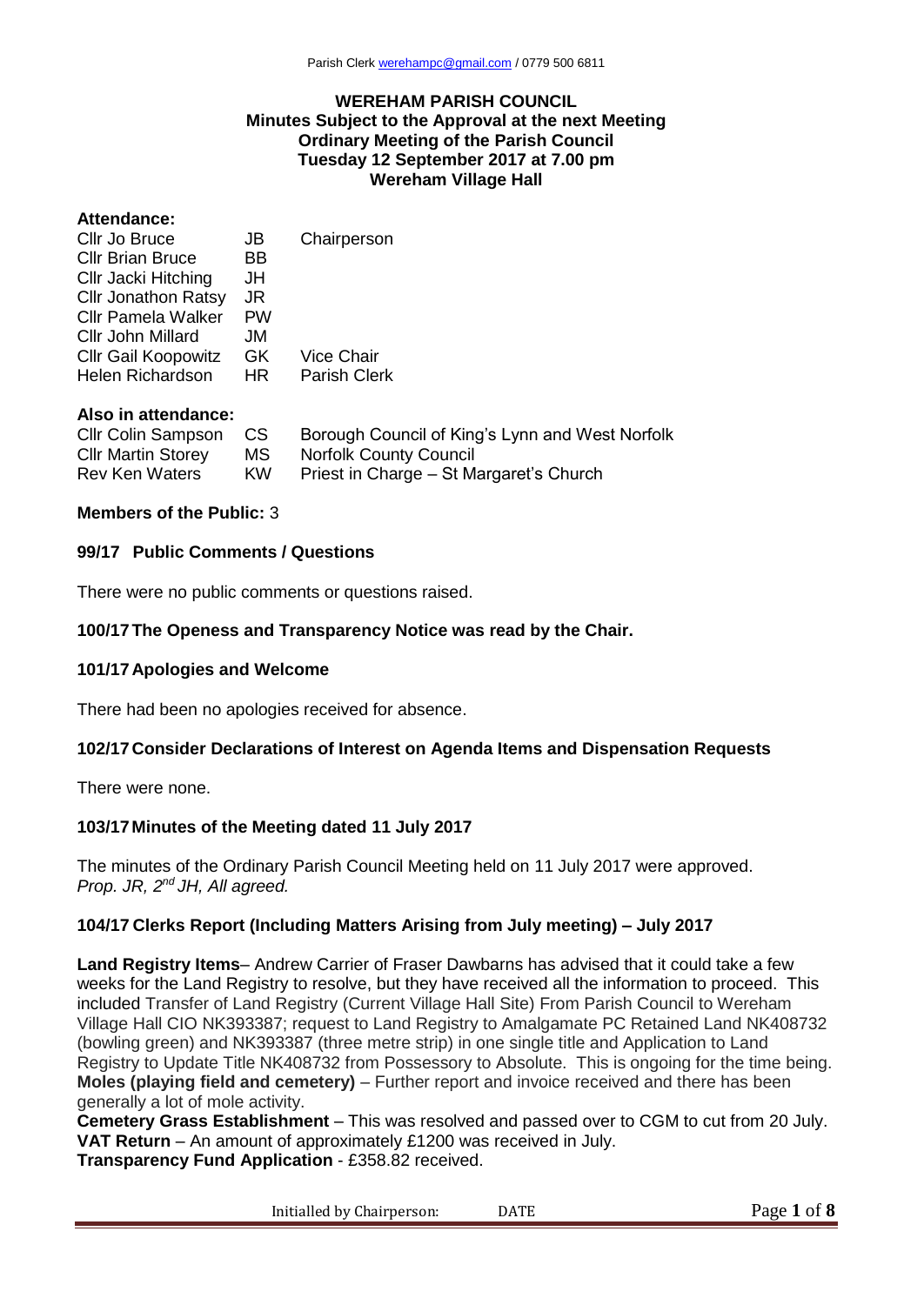**Letters to Parishioners** – Were sent to Tudor Lodge and Property to the left of the Manor House in regard to over grown bushes immediately after the last meeting. Tudor Lodge resolved immediately. **Willow Tree A134** – This was reported to Highways from July meeting.

**Licence of Playing Field** – Duplicate now received from them signed off. Invoice on finance for payments.

**Flies** – Anglian Water confirmed they had investigated and there was no issue with the pumping station. The Clerk emailed Glazewing's Director Jonathan Miles and Environment Agency responses circulated to Councillors.

**Update on Multisport Goal –** Goalposts are now removed. Clerk will be arranging for the Playground inspection dates first and then will arrange movement of the multisport equipment to be the day before inspection.

**Update on Memorial Bench Applications** – To be done after pond works complete.

**Defibrillator Training Update** – Funding return will be made in October and any funds left advised. Key fobs received. Awaiting a new date as August one only had 2 people interested. **Logs on Play Area –** JR tightened them.

**Dog Signs Update** – PW arranged for signed from Borough Council and agreed to put around village.

**4 th August email from** the rangers recently visited Wereham**.** The items they have been able to carry out are as follows:

- The Row potholes o/s Northfields filled
- Church Road Hedges trimmed, verge strimmed and footway swept
- Lynn Road (A134) Hedges trimmed footway swept and verges strimmed.

They advised that they had been unable to carry out the following items:

- Weeds in footway at Crown Gardens and around pond will be inspected and works programmed as necessary
- Sign washing throughout parish works have been programmed for these to be done.
- Road around pond will be inspected and sweeping programmed where required.
- Verge cutting the second scheduled cut as recently started so these should be done in due course.

**Data Protection** – New Regulations come into force next May, the Clerk will be attending a course on 8<sup>th</sup> November to ensure the Parish Council is compliant. This training cost of £35 has been split with two other Parish Council's as a saving.

# **105/17 Parish Council Management**

The Clerk advised that the External Auditor had confirmed the conclusion of the audit and publication of the statement of accounts would be made. The Clerk advised that External Auditors had recommended that the Councillors check the figures before submission as the 201516 accounts needed to be restated. The Clerk advised that the Parish Council as a smaller authority had opted out from External Audits going forward but would still need to commission an internal auditor.

#### **106/17 Correspondence Received**

The Parish Council noted the following correspondence received:

- Letter from Elizabeth Truss MP The Clerk advised that she had invited the Parish Council to request attendance to a meeting should there be anything they wished to discuss. The Parish Council agreed to keep the correspondence on file should it be required in future though not at this time.
- Letter from AON Insurers to advise that they were no longer provided insurance to local councils from next renewal in May 2018. The Clerk advised that as part of the change a broker had been in touch who would assist the council in finding a suitable replacement.
- Community Police Newsletter July and August 2017 was noted.
- Norfolk Single Issue Silica Sand Review no issues for Wereham and this was noted.
- Vision for Norfolk #V4N Email from CPRE was noted.
- Norfolk Strategic Framework Consultation was noted.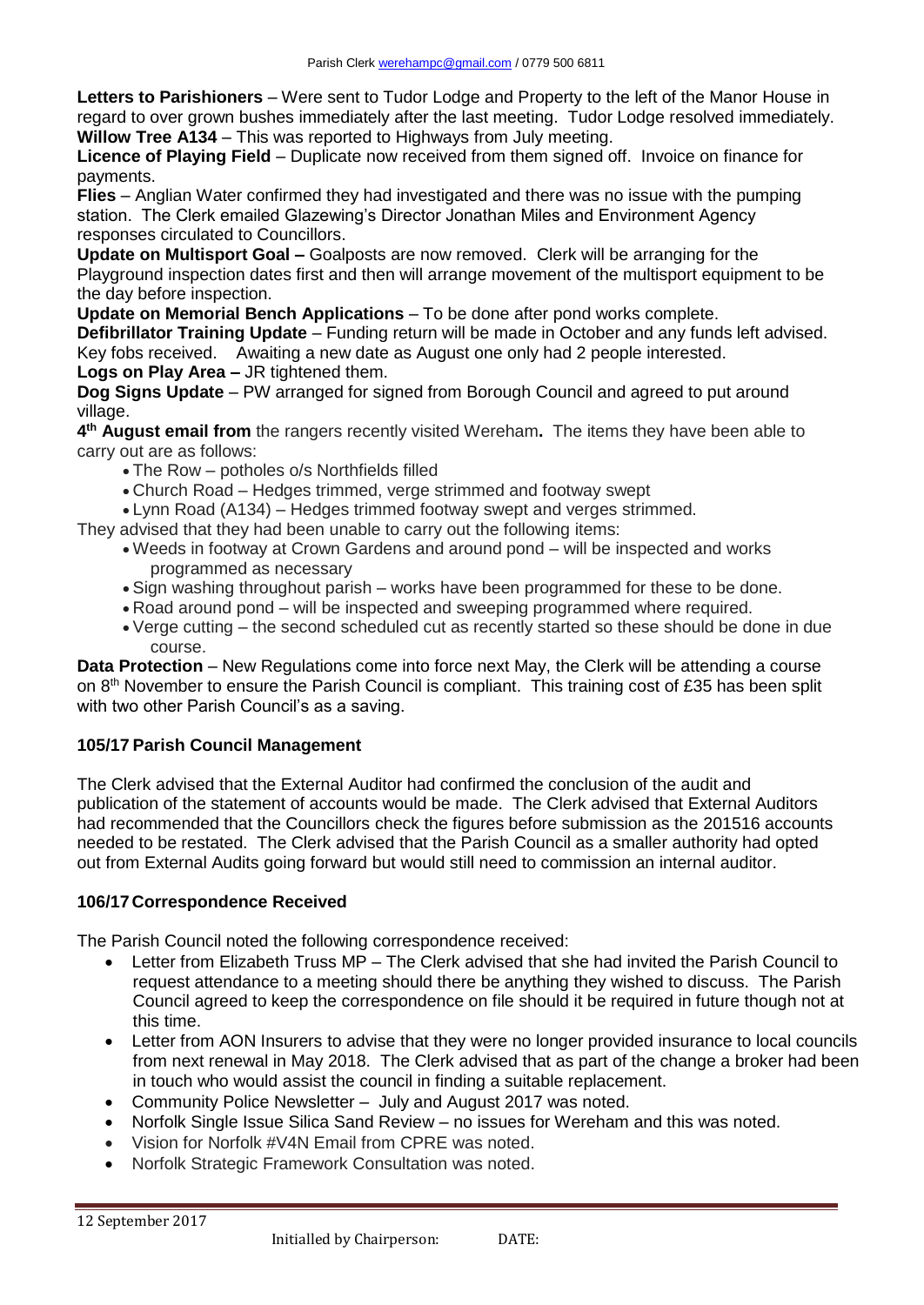- Parish Partnership Funding from Norfolk County Council for 201819 had been received but after discussion it was agreed that there were no traffic calming measures that the Parish Council wished to pursue having spent funds for the past few years. The Parish Council agreed that they would consider again the following year
- NALC Newsletters were noted.
- Flies Update A note from the Environment Agency had been received to advise of the measures they had been taken after identifying cause of increase in flies from animal and other waste in the Glazewing recycling plant that wasn't being recycled quickly enough or sprayed enough. The Clerk agreed to post on the website, Facebook and notice board. The Clerk advised that the Environment agency were going to continue to monitor closely as they did as part of their routine work and the waste being recycled was within their licence.
- **RESOLVED:** 1) That the Clerk post the Environment Agency newsletter regarding flies on the Facebook page, website and notice board.

#### **107/17Wereham Village Hall Update**

JM also a member of the project team for the Village Hall Committee had agreed to provide an update to the Parish Council. He advised that work had begun on site and the contractor was making good time with the schedule overall. He advised that the sale of the land where the current hall sat on was up for sale again. Following a query JM advised that the hedge that had been removed from the row along the A134 would be replaced with a wall as per plans previously shared. The Chair advised that the planners would have been involved in regard to the removal of the hedge and in regard to any conservation regulations that would have been required.

#### **108/17Wereham Pond**

The Chair advised that works by Norfolk County Council to the re-grading of the pond had been scheduled for the end of September. The Chair asked that the Clerk confirm a date with them as the work had been paid for in full as soon as possible. The Clerk advised that a letter was going to be sent to all local residents to the pond. The Parish Council discussed the delay to the end of September from the beginning of the month, and asked that the Clerk confirm with NCC that should he grass seed not take that they cover the cost of turf on the area as recompense. The Chair also asked the Clerk to confirm with Andy that as part of the savings they were making on dropping the soil on the far side of the pond and elsewhere that they cover the cost of fine mesh in order to keep the shape of the new bank once formed as previously agreed at a site meeting. [Subsequent to the meeting works to the pond were confirmed as starting on 25 September].

After discussion around the health of the pond the Clerk agreed to contact the Environmental Agency to seek advice on dredging. It was agreed that depending on the advice the Clerk should contact the Internal Drainage Board for a quote for dredging and dates of when this was last completed.

BB advised that he had been speaking to David Cooper a Parish Councillor at Boughton regarding the placement of hay bales within the water to battle the algae build up who advised that the bales should be placed in the water in the warmer weather and not the winter. The Clerk agreed to also ask the Environment Agency on their views on taking this action. It was also agreed for BB to ask Edward Lankfur to keep 20 bales by at £2 each totalling £40 over the coming months until confirm when required. *Prop. JR, 2nd JH, All agreed.*

The Parish Council discussed whether a request could be made for pond plants as part of the replanting of the pond to improve the water quality. It was agreed for the Clerk to seek confirmation from the Environment Agency that this would be safe to do so and if there were any species of plant that should be avoided such as invasive ones. The Parish Council discussed storage of donated plants and it was agreed for the Clerk to explore the ownership of the pond at Flegg Green with Norfolk County Council.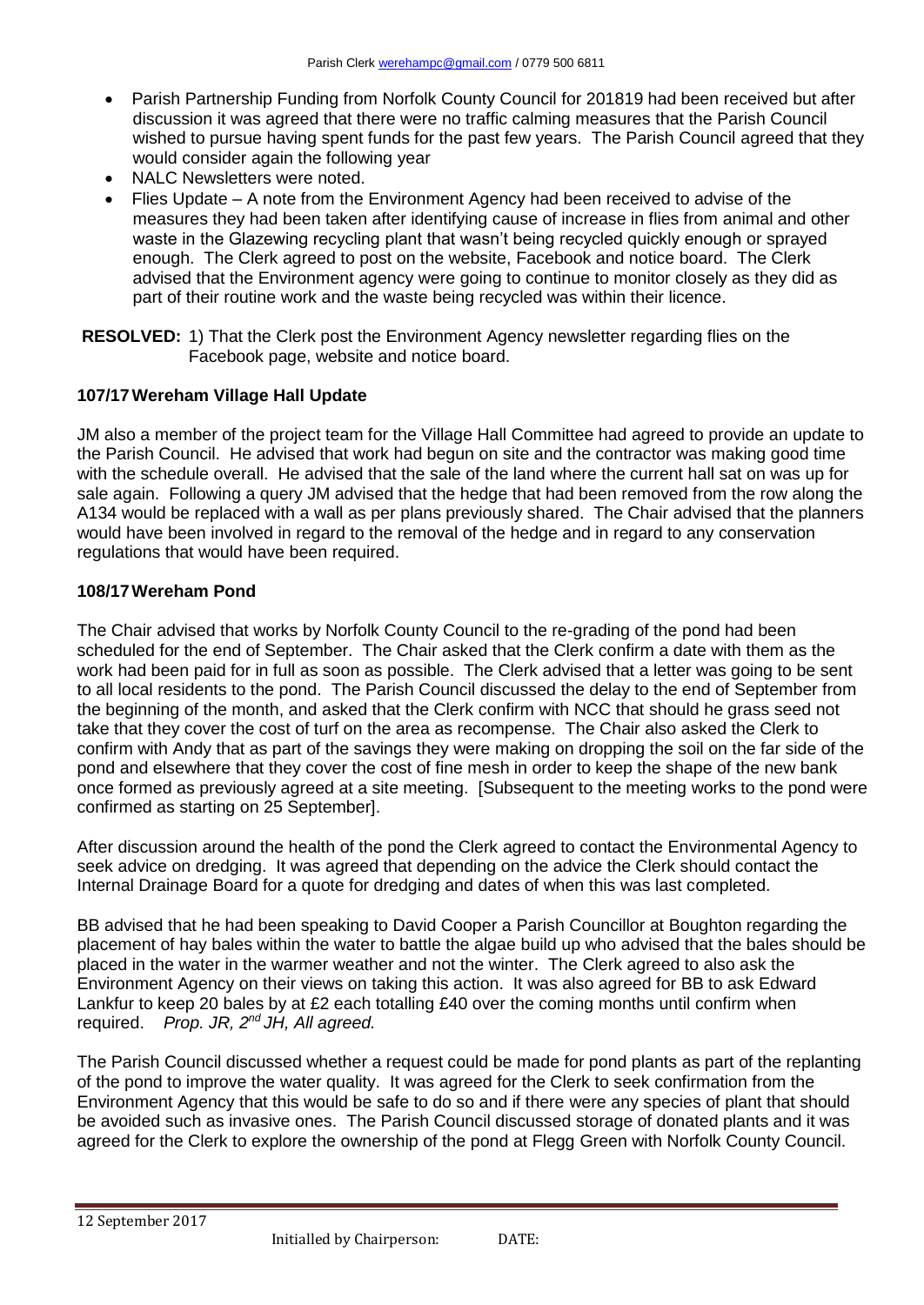After a suggestion made by the Clerk GK agreed to try and cultivate seeds from lily's around the pond's edge.

The Parish Council shared that the visit with Debbie Murray from the Conservation Voluntary Trust had highlighted what steps the Parish Council needed to take to improve the pond. JH advised that she had various funds available should the Parish Council wish to apply for a funded project. The Chair advised that the Chair of the Heritage Group Ian Rye had confirmed that the group may be able to take any funding works to the pond under its wing rather than having to set up a separate pond group. PW advised that she was planning to go to the next meeting of the Heritage Group and agreed to represent the Parish Council.

The Chair advised that in recent weeks there had been concerns raised about ducklings entering the storm drain in the pond and enquiries about the mesh that had been placed there by a parishioner. The Parish Council discussed whether any mesh could cause flooding by stopping debris and building up at the storm entrance, and if let go at once could potentially cause a mass of water to the properties further down the drainage system. After discussion it was agreed for the Clerk to contact the Internal Drainage Board and ask them how they may resolve this issue elsewhere and if by introducing anything to the storm drain if there was a potential for causing flooding in the stopping the steady flow of water. The Chair highlighted that as parishioners had placed the mesh within the storm drain that this measure was understood not to be of the Parish Council's doing should there be issues with flooding as part of the drainage system. GK highlighted that there had been a contingency of emergency storm drain clearance agreed in previous months should it be required.

JH advised that the pub recently had experienced flooding at the front in the road and they were in contact with Highways to ensure that this didn't happen again.

The Chair advised that two quotes had been received in regard to works to the weeds around the path area of the pond, but confirmed that a quote was required for the whole area of the pond. The Clerk agreed to meet with the contractor to request a quote for entire clearance of weeds to the pond edge. It was agreed for the Clerk to go up to a maximum spend of £300, *Prop. GK, 2nd JB, five in favour and two against.*

**RESOLVED**: 1) That the clerk contact the Environment Agency to query dredging; introduction of plants to the pond including donated ones and hay bale introductions to the pond.

2) That the Clerk ask Andy Wallace of NCC Highways to confirm the start date, use of fine mesh on new bank on far side of pond; grass turf compensation should grass seed fail to take and ownership of the pond down Flegg Green.

- 3) BB ask Edward Lankfur to keep 20 hay bales by at £2 each.
- 4) PW represent the PC at Heritage Group meetings.
- 5) GK cultivate lily seed pods from the pond.

6) That the Clerk contact the IDB should Environment Agency confirmed pond dredging for costs and previous dates done.

7) That the Clerk contact the IDB to ask what measures they install elsewhere in regard to ducks and storm drains and if any introductions could cause flooding.

8) That the Clerk seek a quote to a maximum of £300 for entire weed clearance to the edge of the pond.

# **109/17St Margaret's Closed Churchyard**

The following areas relating to the Closed Churchyard were discussed. Rev Ken Waters was also in attendance to the meeting as part of working together with the Parish Council on the matters relating to the closed churchyard.

 **Memorials** – The Clerk had circulated a report showing 7 jobs in the Churchyard and 22 in the Cemetery. The Clerk agreed to seek further details from the inspecting contractor. It was agreed to consult with families where possible as a first measure and if this was not possible the Parish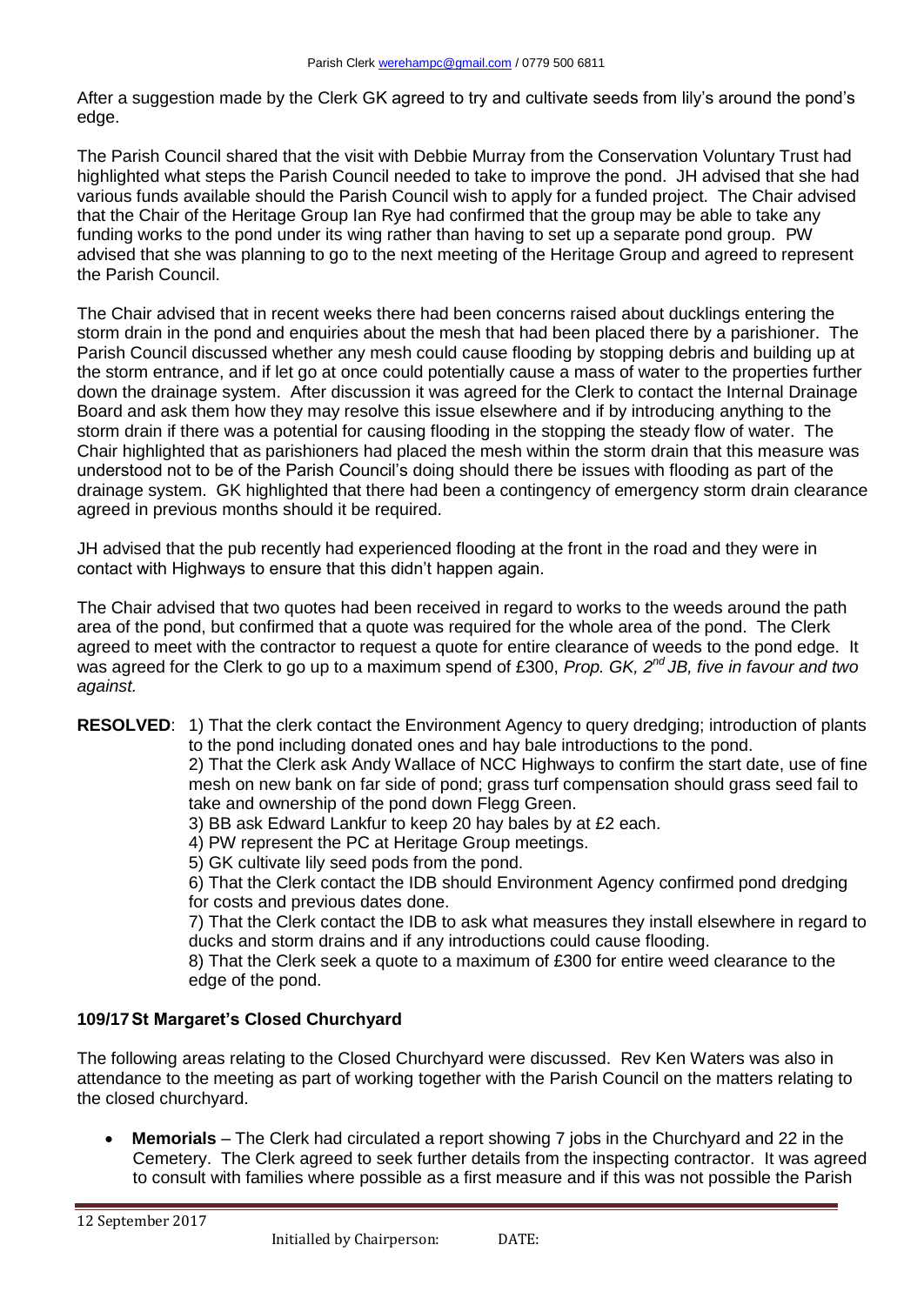Council would need to agree action to be taken depending on measures identified. The Clerk agreed when measures identified to explore options with stone masons. The Clerk advised that the Council's regulations requested that stone masons work was guaranteed for 15 years after production and their name is imprinted on the reverse and families would be responsible for repairs. The Clerk advised the Parish Council that they did not have to repair it themselves but it was their responsibility that any were safe.

- **Boundary Wall** The Clerk advised that after contacting at least five contractors only one had responded possibly due to the nature of the work required. The Parish Council had received the quote for repairs to the internal part of the wall and an area identified near the small metal gate on church road. The quote was agreed as presented to the total of £530 and it was agreed for a further limit of £470 be applied for work to the brick wall at the rear of the church yard. The Clerk advised that she would need to contact the Ely Diocese for instruction on their consent to the works needed and also she would make contact with Pam Lynn, Conservation Officer at the Borough Council. It was agreed that an overall upper limit of spend for the Clerk of £1000. *Prop. JR, 2nd JH, six in favour and one against.*
- **Annual Church Clock Services**  JR had advised that he had recently attended the Church when the contractor who surveys the clock was able to attend at short notice as they were passing in the area. Once he arrived at the Church it became clear that the lock on the church door had been changed and he had not been issued with a replacement key. PW agreed to take forward with the PCC in order to supply JR with a key. JR added that he was concerned about the safety of the church tower and requested information of when it had last been inspected. The Chair reiterated that it was crucially important to be assured that the safety of the tower had been checked if the Parish Council were asking JR to attend to change time and send contractors to survey the clock. PW also agreed to take forward as a matter of urgency to the Parochial Church Council who she was also a member of and feedback to the Parish Council on email as soon as she had a response. JR was not to attend until this was confirmed.
- **RESOLVED**: 1) That the Clerk contact the memorial inspectors for more information on what memorials they have identified requiring work.

2) That the Clerk has the authority to spend to a limit of £1000 on repairs needed to the Churchyard wall.

3) That the Clerk contact the Ely Diocese and Conservation Officer at the Borough Council in regard to Churchyard Wall repairs for necessary consents.

4) That PW request the PCC investigate the supply of a key for JR for access in time keeping and servicing/surveying of the church clock.

5) That PW request information from the PCC regarding the inspections of the church clock tower and report back to the Parish Council as a matter of urgency.

# **110/17Tree Management**

The Chair advised that a Tree Management survey report had been received for trees within the playing field, pond, churchyard and cemetery. The Chair advised that there was a willow tree around the pond that had been identified as dead and needed to be removed as soon as possible. The Clerk advised that three quotes had been received for the work to the willow tree and she had submitted a Tree Preservation Order Planning application to the Borough Council in anticipation of the work needing to go ahead. After discussion the Parish Council agreed to request T&A Tree and Garden Services to remove the dead willow tree but asked that the Clerk request it was taken down to 1ft rather than left at 10ft and request insurance copies.

The Parish Council agreed that it was important to replace trees where they are removed particularly around the pond, and as part of the overall works to the pond replacement of trees would be undertaken. The Chair advised that she had discussed specifically with the residents of the Chapel and advised that the Parish Council would work with residents. The Clerk advised that Richard Fisher, Tree Officer at the Borough Council advised that a willow tree or elder tree would be acceptable. It was agreed that a willow tree may not survive and elder may be a good replacement.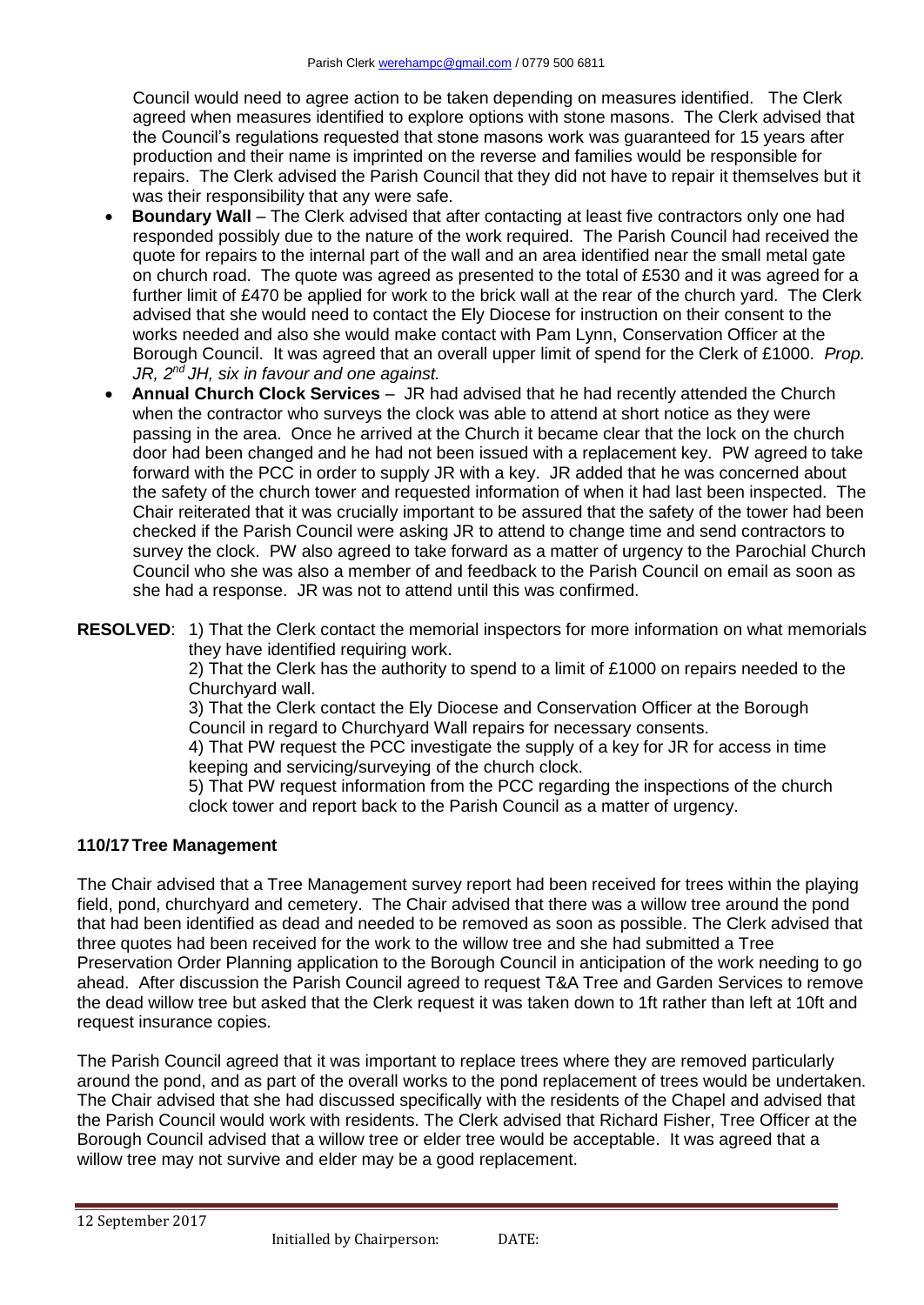It was agreed for the Clerk to seek further quotes to all other work identified as needing to be done within the next year from all three contractors who had supplied quotes for discussion at the next meeting.

*Prop. JB, 2nd JM, All agreed*

**Resolved**: 1) T&A Tree and Garden Services quote be approved for the felling of the dead Willow tree to 1ft pending application to the Borough Council. At a cost in line with Clerks Health and Safety allowance of £250. 2) That the Clerk seek quotes for work in report to be done within the next year from all three contractors used for discussion at the November meeting.

### **111/17 Re-Siting of the Millennium Bench**

It was agreed to discuss at the November meeting.

#### **112/17War Memorial Preservation**

After discussion it was agreed that the War Memorial had recent care taken to clear and following inspection there was no repairs required at this time.

### **113/17 Remembrance Day Wreath**

The Parish Council confirmed payment of the wreath of up to £25 for remembrance Sunday and Charles Humphries had confirmed he would lay it on the day.

**Resolved**: That the Clerk order one Remembrance Day wreath is confirmed for payment.

#### **114/17Willow Tree Overhanging A134**

The Clerk agreed to report to Andy Wallace of NCC Highways for them to cut the willow tree over hanging the path and road.

**Resolved**: That the Clerk contact Andy Wallace, NCC Highways and advise them to cut it.

# **115/17 Drainage at Culvert (TF60414)**

There had been no other flooding.

# **116/17Playground, Cemetery, Pond Area, Playing Field and Churchyard Bi-Monthly Inspection**

PW inspected the areas and advised that:

- Moles were particularly an issue on the playing field. The Clerk advised that the contractor was resolving as an ongoing issue.
- Cherry Tree on playing field needed to keep an eye on as the tree report advised it roots may have been severed causing it to start to lean.
- Weeds on play area need strimming and spraying. The Clerk agreed to contact CGM.
- There was no dog fouling sign on the play area. PW to install a sticker.
- Flat seat swing inspected.
- Grass could do with a shorter cut.
- Metal seat needing painting.

There was discussion about the general weeds around the village and the Clerk advised that other villages did have Handymen in place more and more and it was agreed to consider under an item at the November meeting.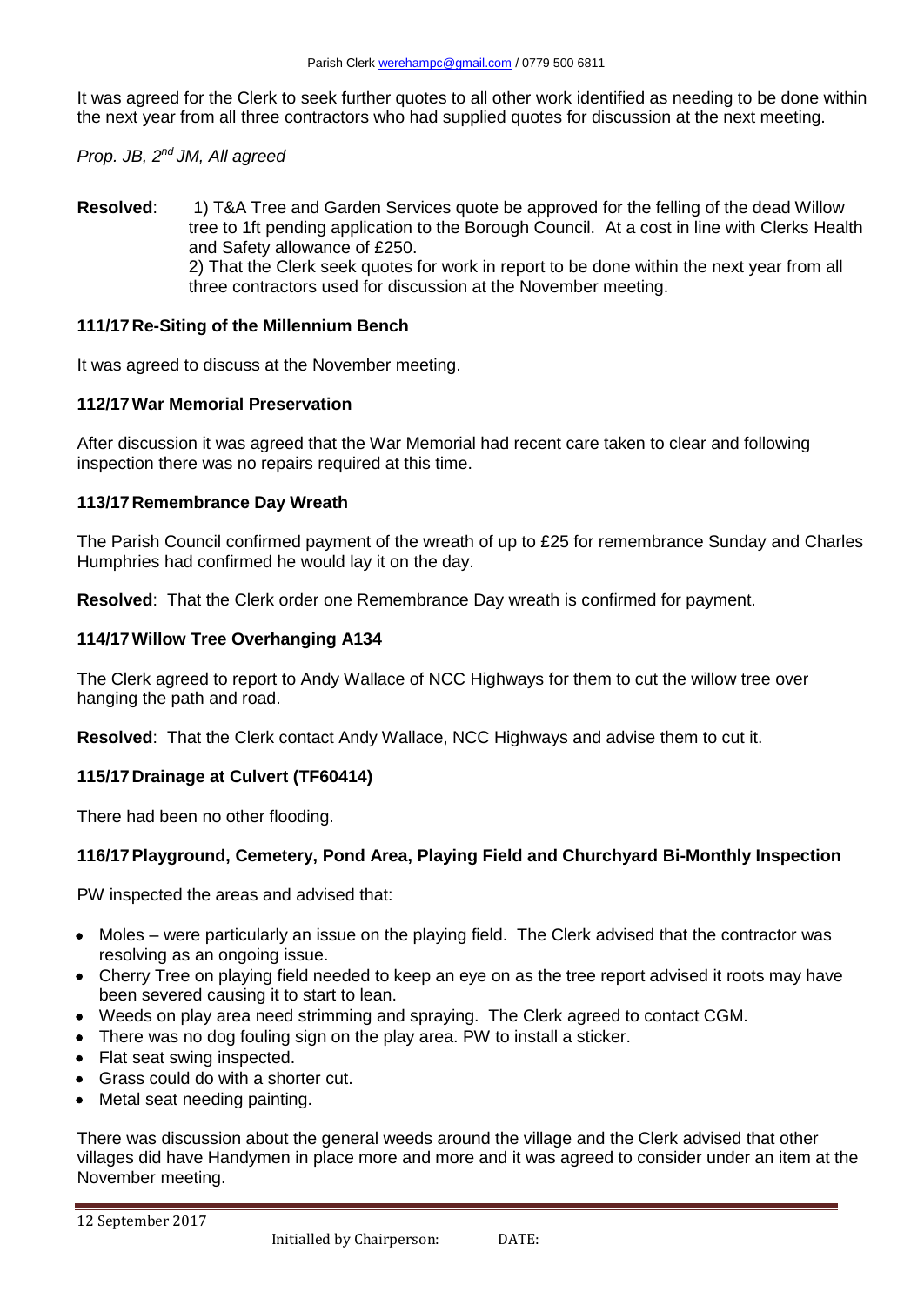### **117/17 Rangers / Highways Maintenance Tasks**

The Clerk agreed to report weeds and grass needing cutting along from top of Flegg Green along A134 to the breakers yard to NCC Highways.

### **118/17Planning Application Matters**

There were no planning applications for consideration within the meeting and no decisions had been received.

#### **119/17Finance**

The Accounts to month ending July 2017 and August 2017 had been provided to the Parish Council including the cheques to be signed and payments approved for these months in accordance with what is shown below: The Finance Committee had checked and approved by signing off financial information prior to the meeting. The Parish Councillors also received a cash flow spreadsheet and noted its contents.

| Payee                                                                                                                  | <b>Net</b> | <b>VAT</b> | Gross   |
|------------------------------------------------------------------------------------------------------------------------|------------|------------|---------|
| Eon July - streetlights                                                                                                | 50.78      | 2.54       | 53.32   |
| Eon August - streetlights                                                                                              | 52.47      | 2.62       | 55.09   |
| Eon September - streetlights                                                                                           | 52.47      | 2.62       | 55.09   |
| Refund Cllr P Walker Gift to Volunteer                                                                                 | 12.30      | 0.00       | 12.30   |
| T&A Tree and Garden Service - Cemetery new grass                                                                       | 220.00     | 0.00       | 220.00  |
| <b>Community Heartbeat Trust - Key Fobs</b>                                                                            | 50.00      | 10.00      | 60.00   |
| CGM - Grounds Maintenance - grass cutting in June                                                                      | 202.98     | 40.60      | 243.58  |
| CGM - Cemetery Hedge cut - July 2017                                                                                   | 45.00      | 9.00       | 54.00   |
| CGM - Churchyard Cut                                                                                                   | 18.20      | 3.64       | 21.84   |
| CGM - Weed Spray (Churchyard/Cemetery/Alleyway)                                                                        | 13.98      | 2.80       | 16.78   |
| Mazars - External Audit                                                                                                | 225.00     | 45.00      | 270.00  |
| S J A Pest Control – Mole                                                                                              | 68.00      | 0.00       | 68.00   |
| Adrian Smith - Land Agent Heygates - Playing Field Licence                                                             | 500.00     | 0.00       | 500.00  |
| HMRC Wages - July and August                                                                                           | 144.20     | 144.20     | 288.40  |
| Helen Richardson - Wages and Expenses (payable) (Excludes<br>£184.64 plus £13 monthly allowance paid by SO in July and |            |            |         |
| August)                                                                                                                | 242.76     | 0.00       | 242.76  |
| Total                                                                                                                  | 1898.14    | 263.02     | 2161.16 |

*Proposed JR, seconded GK. All Agreed.*

**Resolved:** (1) That the Accounts for month ending July 2017 and August 2017 were accepted and cheques signed and payments approved in accordance with the above.

#### **120/17First Draft Budget and Precept 201819**

The Parish Council had received the first draft and agreed to take the information away and to come to the November meeting with any amendments or additions for the following year. The Clerk advised that there was scope for projects during the financial year of funds not yet reserved or earmarked.